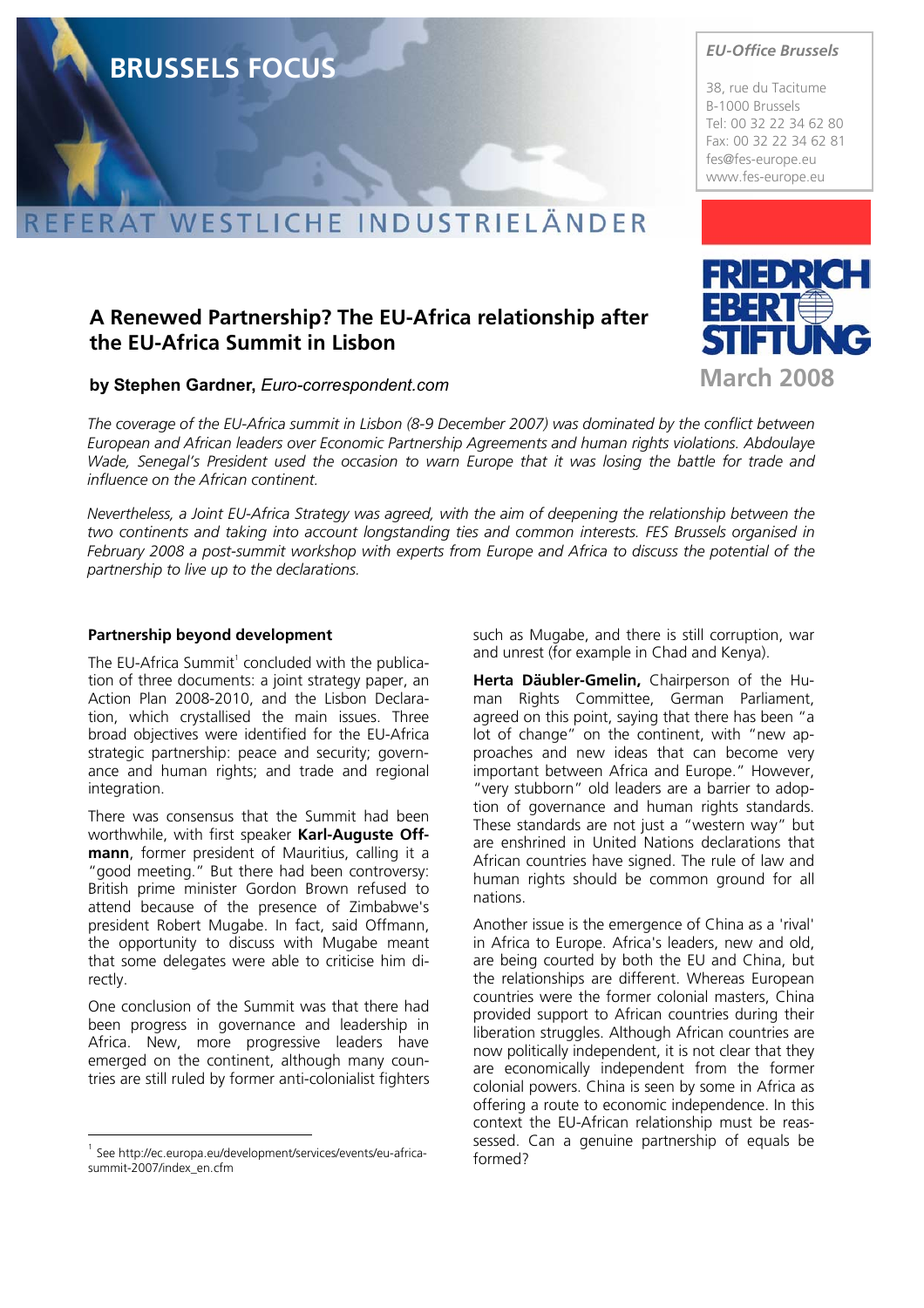## continuation **Brussels Focus page 2**

A "new spirit of self-reliance" in Africa could make this possible, Däubler-Gmelin said, with leaders recognising "that deliverance does not come from outside" – either from Europe or from China. African confidence and self-reliance is important for the EU-Africa partnership.

**Philippe Darmuzey** of DG Development agreed the Lisbon Summit had marked a change in EU-Africa relations. The Summit signalled a move from the EU having a political commitment to its neighbouring continent, to the prospect of a true partnership that could see joint tackling of specific issues, such as trade, economic partnership agreements (EPAs), governance, and the Zimbabwe situation. This would see the EU-Africa partnership go "beyond development" to become part of a global conversation embracing issues such as terrorism and climate change.

However, the new approach must be proved in practice through the implementation of eight thematic partnerships<sup>2</sup> established by the Lisbon Action Plan. Commentators at the workshop felt that these represented enormous ambition, and questioned if the focus is clear enough and if expectations are not too high.

## **Peace and Security – A Partnership to build on**

Perhaps the most important thematic partnership concerns peace and security. To understand this it is important to understand the focus of the EU's Defence and Security Policy (EDSP) and how it applies to Africa. First speaker **Garth Le Pere**, of South Africa's Institute for Global Dialogue, asked if the fundamental aim of EDSP was to defend the EU, to promote international stability, or both. He questioned if the EDSP has a clear strategic concept.

European countries have already intervened in Africa to further the EDSP. The EU has financially supported the Africa Peace Facility, and has had direct involvement on the ground in three situations:

- Darfur: this has included humanitarian assistance, support for an African Union force, and support for peace talks and peace agreement implementation.
- An EU force is being prepared for deployment to Chad.
- In the Democratic Republic of Congo (DRC), an EU force has intervened in the east of the country.

l

#### **Seeking a fresh approach**

**Aldo Ajello**, former EU special representative for the African Great Lakes Region, said the restricted mandate given to the EU under the EDSP, and the limited resources dedicated to the policy, meant the impact of interventions was not as great as it might have been. Nevertheless, the intervention in eastern DRC had prevented massacres and promoted a peace process. The Lisbon-agreed peace and security thematic partnership was an opportunity to build on this.

However resources are needed so Africans can themselves better manage conflict resolution, with the African Union potentially playing a prominent role. Furthermore, the root causes of conflicts need to be addressed – it is unclear if EDSP is structured for this. One example of the failure to do this was in the aftermath of the Rwandan genocide. Some of the guilty parties from Rwanda fled to neighbouring countries and from there continued to launch attacks on Rwanda, leading to enormous instability in the Great Lakes region, Ajello said.

Addressing root causes means African countries should be supported in security sector reform, and in the separation of police, military and judicial functions. In DRC, for example, corruption in the army means the lowest ranking soldiers are often not paid, leading them to terrorise the population. This situation could be addressed using EU resources, but EU policy does not currently allow interventions of this type. However, without such issues being addressed, the peace and security strategy outlined at the Lisbon EU-Africa Summit would remain "wishful thinking," Ajello said.

In fact, there are two key points, according to Ajello:

- The right of people to choose and replace leaders should be recognised in African countries;
- There should be separation of powers.

The EU should focus on these as the basis for development. A current barrier to democracy for many African states is their very polarised political systems, without strong parliamentary oppositions. In an election, this meant that losing parties stand to "lose everything." It is mecessary to "eliminate this drama from the concept of elections in Africa," Ajello said. Governance in Africa needs to evolve taking African circumstances into account: ethnic and tribal divisions, the artificial borders drawn by the colonial powers, conflict over resources and prevailing corruption.

Peace and security; democratic governance and human rights; trade, regional integration and infrastructure; the Millennium Development Goals; energy; climate change; migration, mobility and employment; and science, information society and space. See

http://ec.europa.eu/development/icenter/repository/EAS2007\_ac tion\_plan\_2008\_2010\_en.pdf